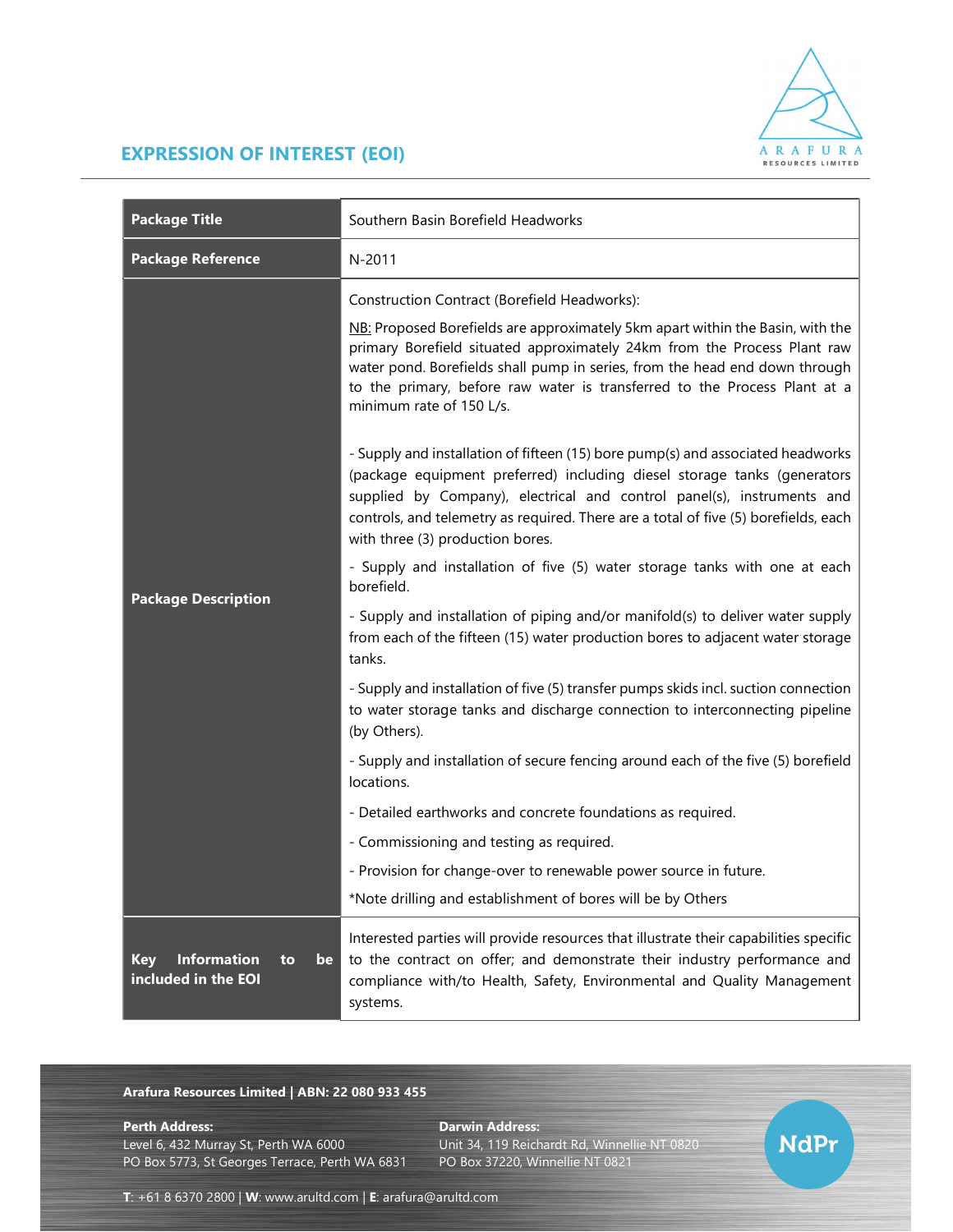

| <b>Key Milestones</b>         | Forecast Request for Quotation/Tender release date:<br>May, 2022<br>Forecast Award date:<br>Sept, 2022                                                                                                                                                                                                                                                                                                                                                                                                                                                                                                                                                   |
|-------------------------------|----------------------------------------------------------------------------------------------------------------------------------------------------------------------------------------------------------------------------------------------------------------------------------------------------------------------------------------------------------------------------------------------------------------------------------------------------------------------------------------------------------------------------------------------------------------------------------------------------------------------------------------------------------|
| <b>Approximate Value</b>      | Construction Contract < AU\$4m                                                                                                                                                                                                                                                                                                                                                                                                                                                                                                                                                                                                                           |
| <b>Approximate Duration</b>   | 6-8 Months                                                                                                                                                                                                                                                                                                                                                                                                                                                                                                                                                                                                                                               |
| <b>Expression of Interest</b> | [Contractors / Suppliers] are invited to express an interest in this [scope of work<br>/ package] by registering on the ICN Gateway online platform.<br>Prior to completing registration, please ensure:<br>The company profile on ICN Gateway is complete, up-to-date and<br>٠<br>accurate<br>Interest is registered as either full-, or partial-, scope of this EOI (where<br>p<br>applicable)<br>ICN Gateway pre-qualification questions have been completed                                                                                                                                                                                          |
| <b>EOI Closing Date</b>       | 10th March 2022                                                                                                                                                                                                                                                                                                                                                                                                                                                                                                                                                                                                                                          |
| <b>Contact</b>                | Industry Capability Network of Northern Territory<br>https://gateway.icn.org.au/                                                                                                                                                                                                                                                                                                                                                                                                                                                                                                                                                                         |
| <b>Project URL</b>            | For more information about Arafura Resources Ltd and the Nolans Rare Earths<br>Project please refer to the Company website.<br>https://www.arultd.com/                                                                                                                                                                                                                                                                                                                                                                                                                                                                                                   |
| <b>Disclaimer:</b>            | This EOI will be used, in part, to establish a list of potential tenderers, providing<br>a general understanding of their capabilities to execute the scope outlined. The<br>EOI will be coupled with subsequent steps and stages in the tender process to be<br>adopted by Arafura Resources Ltd (the "Company"), and applicants' response to<br>this EOI shall not form any part of a commitment or agreement with or on behalf<br>of the Company to proceed or contract with responding parties.<br>The relevant package details outlined above, and/or scale of scope for this<br>package may be subject to change at the discretion of the Company. |
| <b>Project:</b>               | Nolans Rare Earths Project (the "Project")                                                                                                                                                                                                                                                                                                                                                                                                                                                                                                                                                                                                               |
| <b>Project Overview:</b>      | Arafura Resources Ltd is developing the Nolans Rare Earths project, which will<br>encompass a mine, beneficiation plant, extraction plant, separation plant,<br>sulphuric acid plant and related Non-Process Infrastructure to be constructed<br>in the Northern Territory. The project site is located on Aileron Station,<br>approximately 135 kilometres NW of Alice Springs.                                                                                                                                                                                                                                                                         |